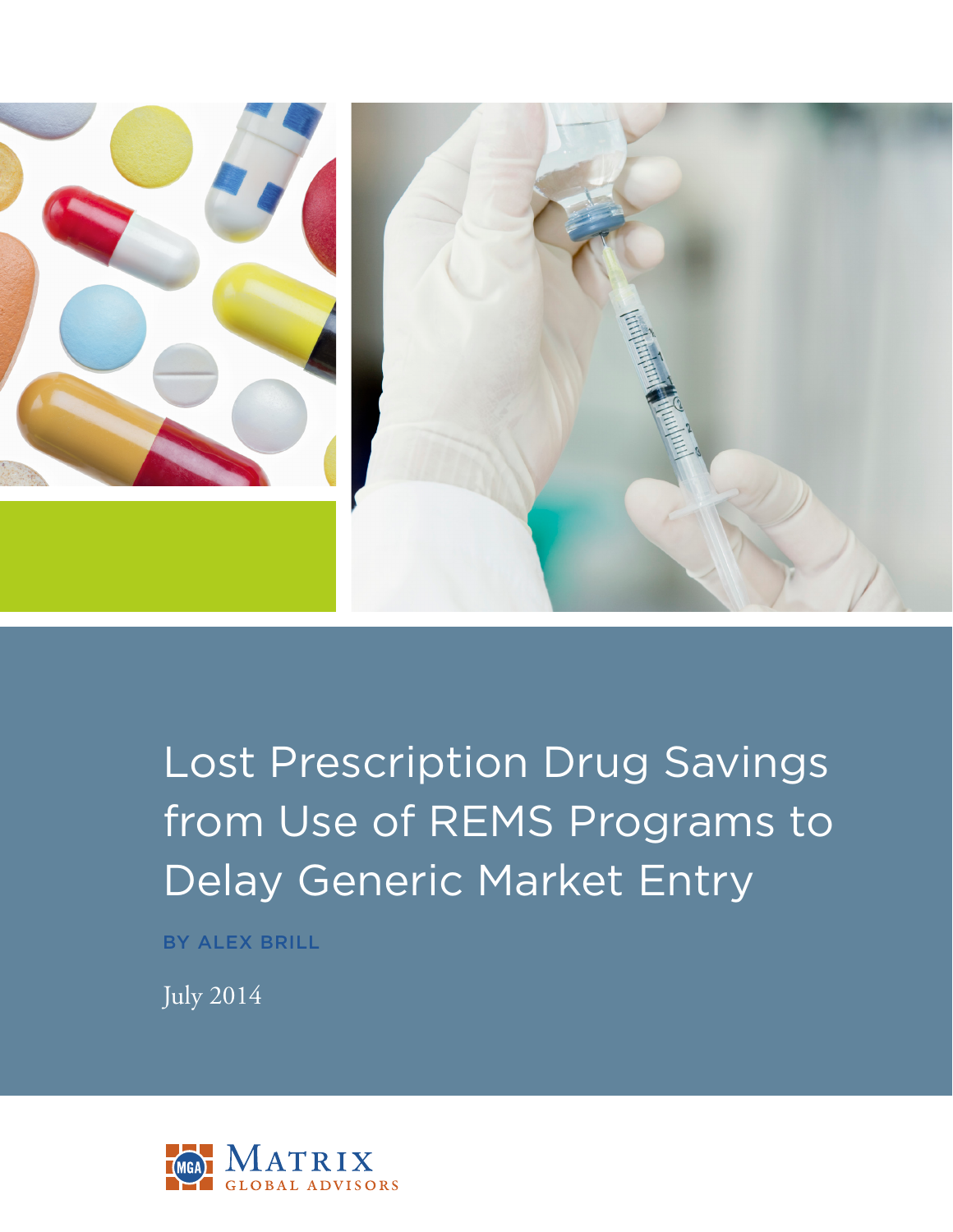### **EXECUTIVE SUMMARY**

This study estimates the cost to U.S. health care payors of brand drug manufacturers' misuse of Risk Evaluation and Mitigation Strategies (REMS) and other restricted access programs. When brand manufacturers use these programs to withhold access to drug samples for generic manufacturers' bioequivalence testing and development, they can delay generic market entry and competition, thereby preserving high drug prices and preventing the cost savings generic drugs are known to deliver.

Nearly 40 percent of new FDA approvals are subject to REMS, and the percentage of REMS programs that require distribution restrictions has increased dramatically in the last several years. In addition, brand manufacturers have also begun imposing distribution restrictions on non-REMS products. As a result, government, consumers, and private payors are missing out on sizeable health care savings.

This paper estimates lost savings on forty generic small-molecule products whose market entry, according to a survey of generic drug manufacturers, is currently delayed by misuse of REMS or other restricted access programs. Specifically, this paper identifies \$5.4 billion in annual pharmaceutical spending that could be saved if generic versions of the forty identified drugs were allowed to come to market. (See chart below.) This amount represents the annual lost savings for just those forty products included in this analysis; additional products

continue to become subject to REMS programs on an ongoing basis.

An increase in brand drug companies' misuse of REMS and other restricted access programs is cause for concern. If this problem were to grow, the lost savings from delayed generic market entry would increase.

### **CASE STUDY: BIOLOGICS**

Once the FDA provides final guidance on biosimilars, delaying biosimilar entry by restricting access to samples would result in approximately \$140 million in lost savings for every \$1 billion in biologics sales. This potential lost savings has enormous implications for the large and growing segment of pharmaceutical spending that biologics represent. Biologics accounted for 28 percent, or approximately \$92 billion, of U.S. drug spending in 2013 — an increase of 9.6 percent since 2012.



#### \$5.4 BILLION IN ANNUAL LOST SAVINGS FROM REMS MISUSE

*Source: MGA calculations based on IMS Health and National Health Expenditure data.*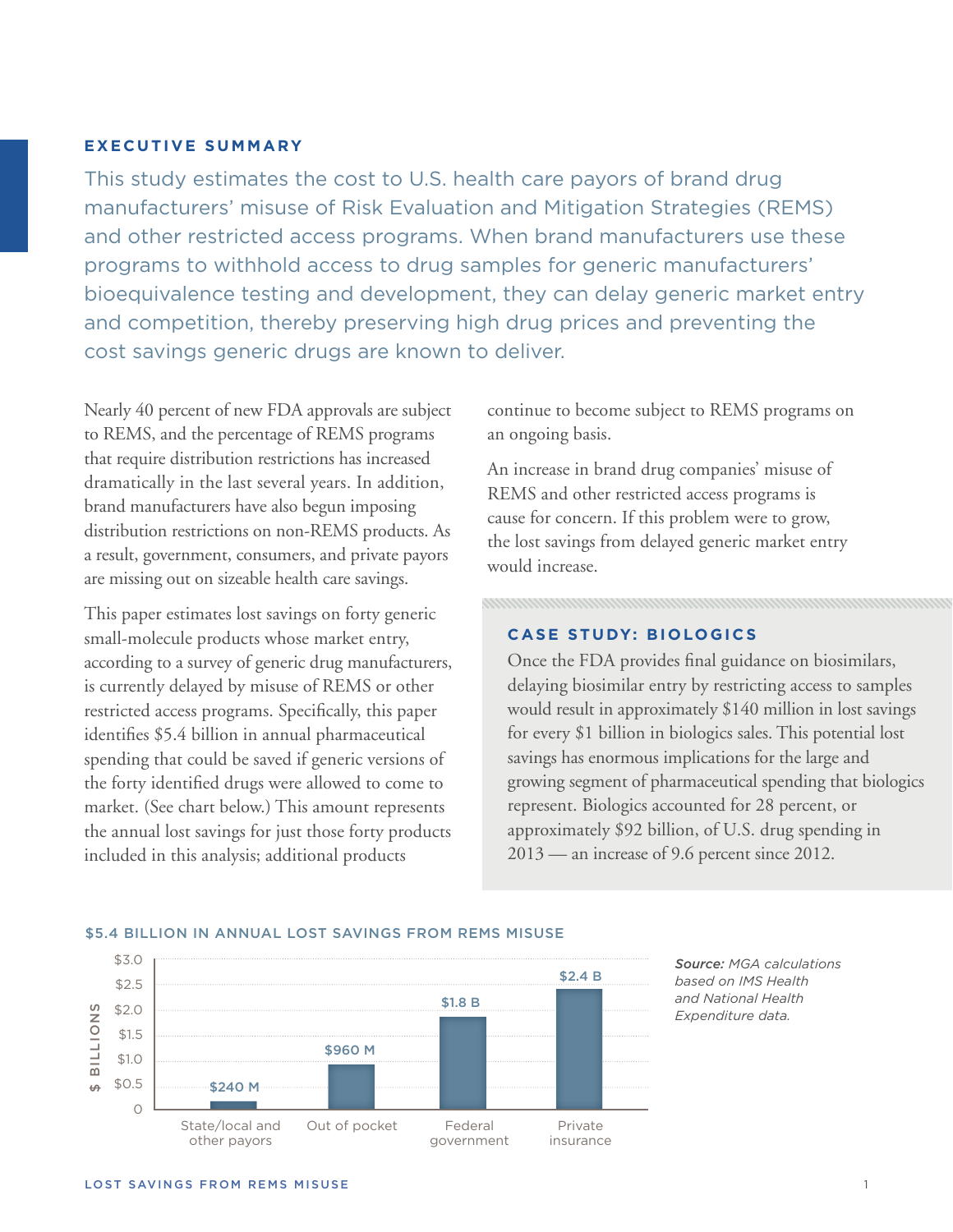### **INTRODUCTION**

This study estimates the cost to U.S. health care payors of brand drug manufacturers' misuse of Risk Evaluation and Mitigation Strategies (REMS) and other restricted access programs. When brand manufacturers use these programs to withhold access to drug samples for generic manufacturers' bioequivalence testing and development, they can delay generic market entry and competition, thereby preserving high drug prices and preventing the cost savings generic drugs are known to deliver. Based on survey results from generic drug manufacturers, this study estimates the lost savings from this practice.

## **BACKGROUND**

REMS programs are intended to improve drug safety for certain products by ensuring that the benefits for patients outweigh the risks. Toward this end, REMS programs require one or more of the following components: 1) medication guides; 2) communication plans; 3) "elements to assure safe use," which mandate various types of restrictions on product distribution; and 4) implementation systems, which can instruct manufacturers to monitor distribution and use.<sup>1</sup> The Food and Drug Administration Amendments Act of 2007 (FDAAA) granted the Food and Drug Administration (FDA) the authority to institute REMS programs for small-molecule drugs and biologics. Nearly 40 percent of new FDA approvals are subject to REMS, and brand companies have self-imposed non–FDA mandated restricted access programs on other products.<sup>2</sup> The FDA reports 70 currently approved REMS programs — 64 individual REMS and 6 shared system REMS.<sup>3</sup>

A shortcoming of REMS programs is the opportunity they afford brand drug manufacturers to thwart

Abbreviated New Drug Application (ANDA) applicants' access to reference listed drugs. To receive FDA approval for an ANDA, a generic manufacturer must test the generic product it is developing against a sample of the brand drug to ensure bioequivalence. As the Federal Trade Commission (FTC) explains, "The unique regulatory framework that facilitates development and adoption of generic drugs depends on generic firms' ability to access samples of brand products."4

The FTC has expressed consternation over "the possibility that procedures intended to ensure the safe distribution of certain prescription drugs may be exploited by brand drug companies to thwart generic competition."5 In fact, the risks are real. Our survey results indicate that brand manufacturers are indeed using REMS to deny generic manufacturers' access to brand drug samples.<sup>6</sup> Not only this, but brand manufacturers have also begun applying restricted access programs to drugs for which the FDA has not required a REMS program.<sup>7</sup>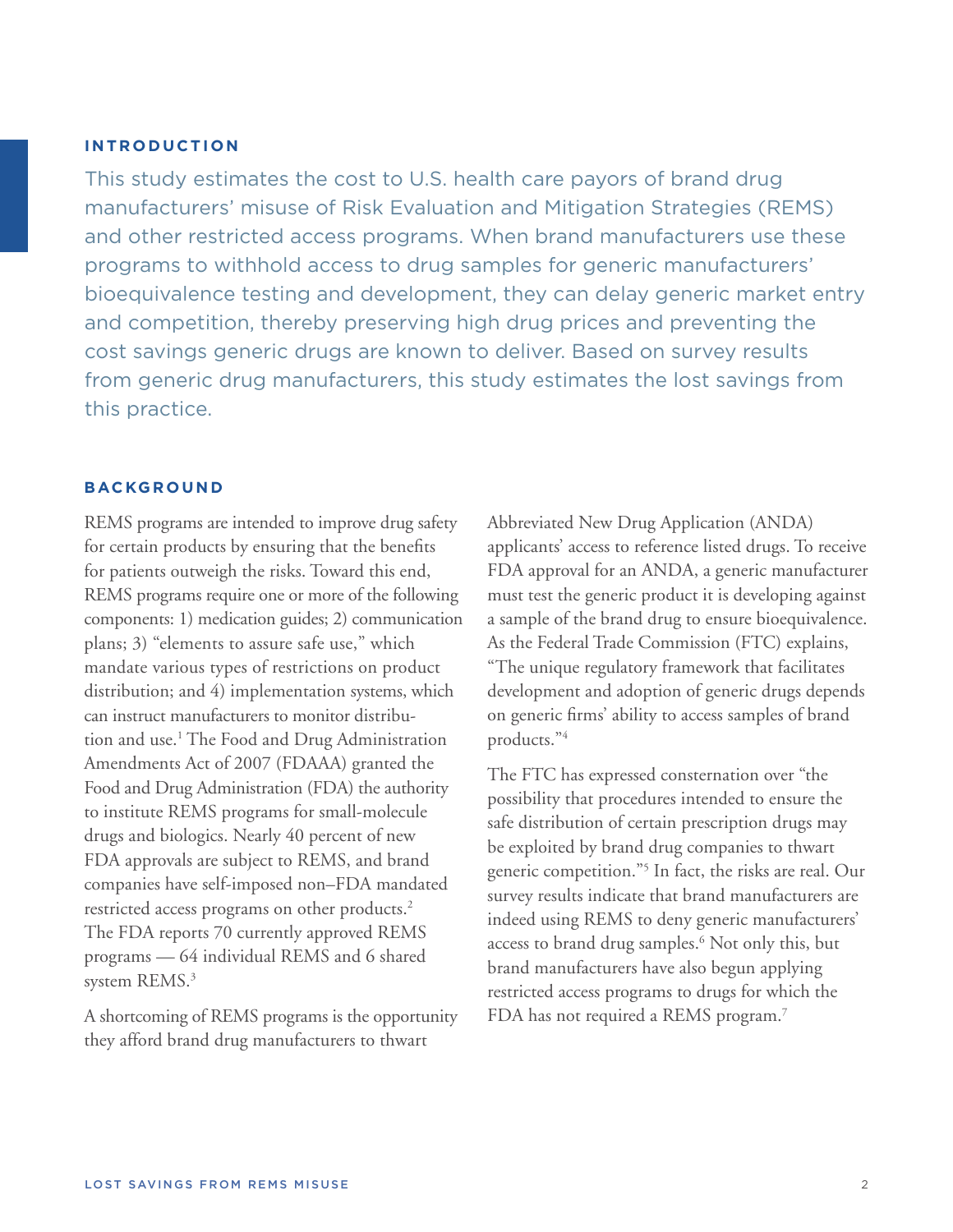# **Concerns about Consequences of REMS Misuse**

If brand manufacturers can prevent generic companies from accessing their products, they succeed in protecting their market share, maintaining artificially high drug prices by keeping generic versions off the market. Preventing or delaying ANDA applicants' access to brand drugs for bioequivalence testing and development thus results in lost savings to consumers, private payors, and the federal government. Misuse of REMS and other restricted access programs has received attention on Capitol Hill, at the FTC, and even at the state level.

The House of Representative's first introduced version of the FDAAA (the 2007 legislation that authorized the FDA to use REMS programs) would have required brand drug manufacturers to sell a restricted access product at fair market value to a generic manufacturer for bioequivalence testing and development.<sup>8</sup> Several years later, the Senate-passed version of the Food and Drug Administration Safety and Innovation Act of 2012 would have required brand manufacturers to make samples of their products available to generic manufacturers for testing.<sup>9</sup> But neither the House nor the Senate provision survived to enactment.

In June 2014, the FTC cautioned, "If brand firms are able to block generic competition by denying access to the product samples needed to obtain FDA approval, this conduct may prevent the Hatch-Waxman framework from functioning as Congress intended."10

At the state level, Connecticut Attorney General George Jepsen has looked into REMS misuse, decrying the "disturbing, broader trend by certain branded drug

manufacturers" to use restricted access "as a weapon to blunt the development of generic drugs."11

An increase in the existing use of REMS programs to block generic market entry is cause for concern. In recent years, "elements to assure safe use" the component of REMS programs that mandates restricted distribution, and thus the primary component that brand manufacturers misuse — have become much more common. In 2009, only medication guides were required for roughly 75 percent of REMS programs, but now over 50 percent of REMS programs include elements to assure safe use.12

Missing thus far from the case against REMS misuse is a clear idea of the cost it imposes in terms of lost health care savings. This paper addresses this gap by estimating the lost savings from delayed generic market entry resulting from REMS misuse.

## **DATA AND METHODOLOGY**

Using the following data and methodology, this paper analyzes generic products whose market entry is currently delayed by abuse of REMS and other restricted access programs and estimates how much could be saved if generic versions of these products were allowed to come to market.

## **Data**

The products analyzed in this paper were identified by the Generic Pharmaceutical Association (GPhA) member companies who chose to participate in a survey conducted by Matrix Global Advisors (MGA). The survey was conducted from December 2013 to March 2014, and each company reported results confidentially. The reported products are brand drugs with REMS or other restricted access programs reportedly used to prevent generic manufacturers from accessing drug samples.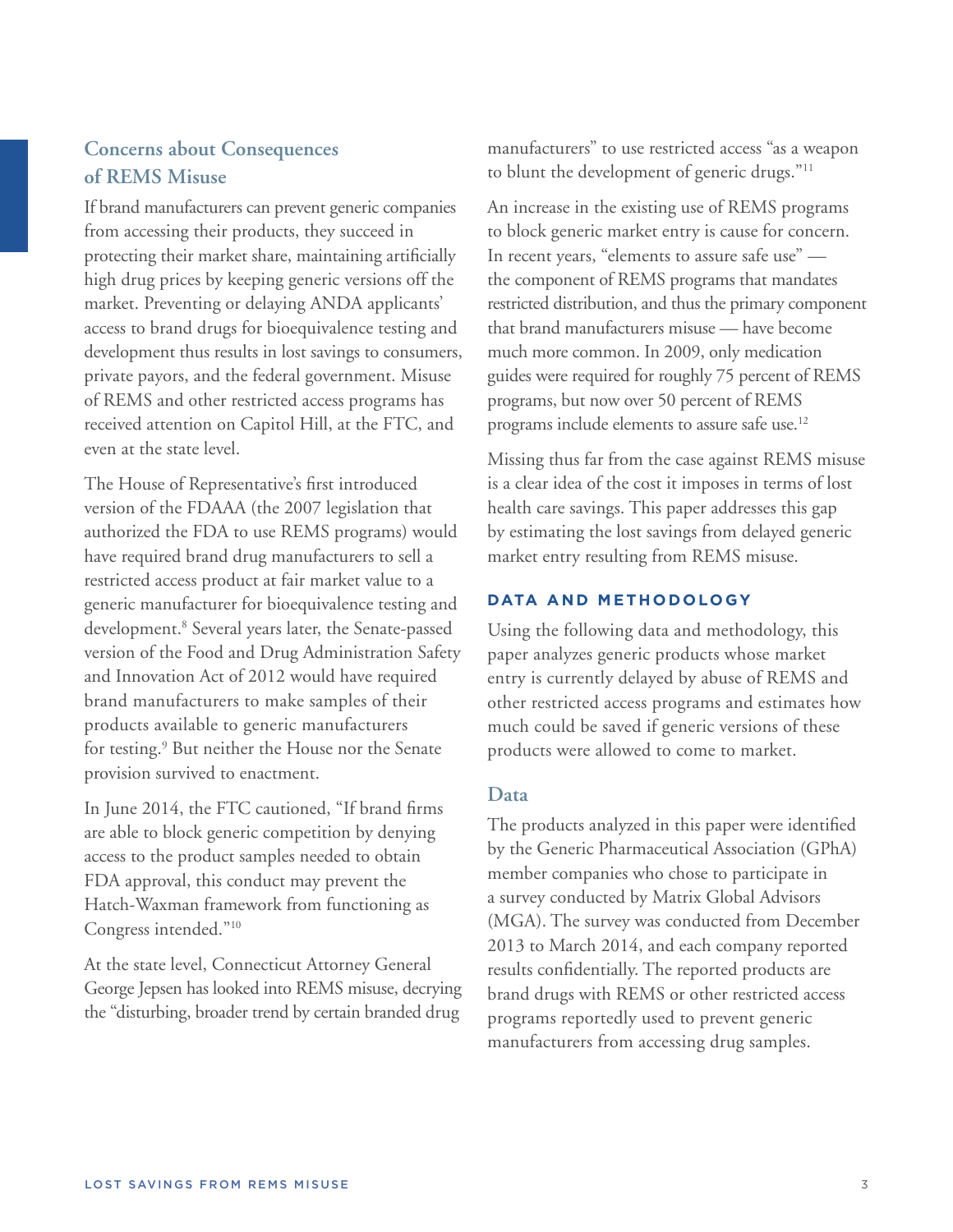For each product with restricted access, MGA asked generic manufacturers to identify the product name, the brand manufacturer, whether the drug was small molecule or biologic, what strengths and dosage forms were restricted, the duration of the restriction, and whether the restriction was REMSbased or non-REMS. Eight companies participated in the survey.

After eliminating duplicates (i.e., products that more than one company reported), products for which sales data are not available through IMS Health, and products that were no longer restricted, we were left with forty small-molecule drugs in our analysis. According to generic manufacturers, brand drug companies currently use REMS programs to block generic access to 16 of these drugs and non-REMS restrictions to block access to the other 24 products.

For each of the forty identified drugs, we matched annual U.S. sales, utilization, and average prices from the IMS SMART Solutions database. Total U.S. sales for the forty small-molecule products analyzed here were approximately \$7.6 billion in 2013 (annualized to account for some months of missing sales data). Among the brand drugs reported, the largest product had 2013 sales of roughly \$1.5 billion, and the median product had 2013 sales of approximately \$59 million.

The top four products constituted over 50 percent of sales. Our analysis also incorporated publicly available data from the National Health Expenditure Accounts on the breakdown of U.S. prescription drug spending by payor in 2012 (the latest year for which data are available).

## **Methodology**

To model the lost savings from brand manufacturers' blocking generic access to these forty small-molecule products, we first determine the expected generic substitution rate — that is, the share of prescriptions that would be filled with a generic product if one were on the market. According to the IMS Institute for Healthcare Informatics, generics fill prescriptions 95 percent of the time when a generic is available.<sup>13</sup>

We next apply an estimate of the average price difference between brands and generics. According to the FDA, generic drugs are 80–85 percent cheaper than their brand counterparts.<sup>14</sup> The Congressional Budget Office (CBO), citing the National Association of Chain Drug Stores, pegs the average generic price discount at 75 percent.<sup>15</sup> In our model, we incorporate a 75 percent price discount, in the interest of deriving a conservative estimate of the lost savings from REMS misuse and to be consistent with CBO.

### **FIGURE 1.** LOST SAVINGS CALCULATION

Annual savings from generic entry = [\$ prior to generic entry] – [\$ after generic entry]

- $=$   $\lceil$ (total Rx)  $*$  (brand price)]  $\lceil$ (brand Rx)  $*$  (brand price) + (generic Rx)  $*$  (generic price)]
- = (total Rx) \* (brand price) \* (generic discount) \* (generic substitution rate)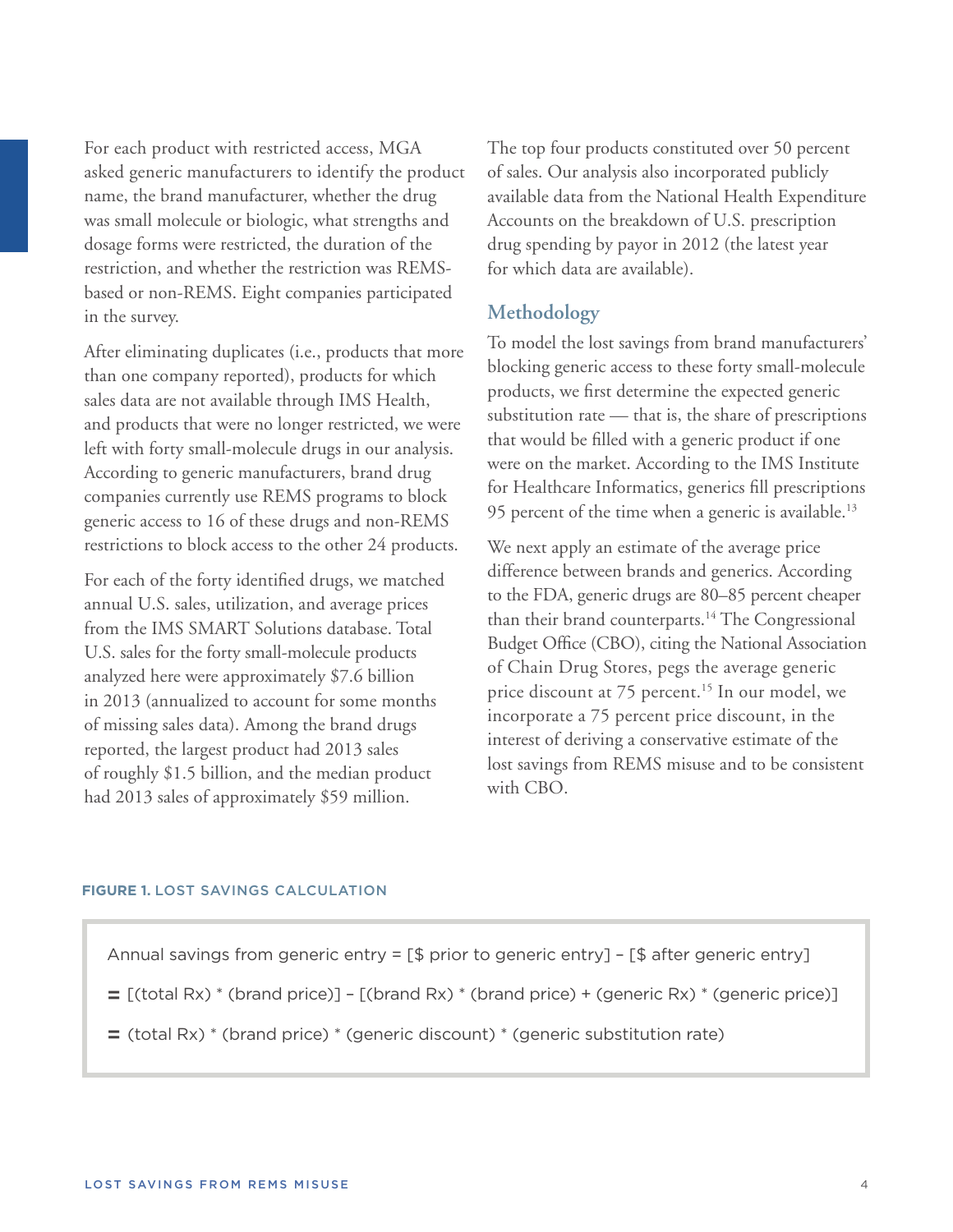Using brand sales and utilization data from IMS for 2013 (the last full year for which data are available), we calculate lost savings by multiplying sales for each of the forty identified products by the average price discount (75 percent) and the average generic substitution rate (95 percent). It should be noted that the estimates of lost savings for these forty products are conservative because IMS data do not include all sales channels.

### **RESULTS**

Based on observed pricing and utilization dynamics in the pharmaceutical industry and survey results of restricted access products, the economic cost of REMS misuse to delay generic market entry for these products totals \$5.4 billion in lost savings to the U.S. health care system annually. The federal government bears a third of this burden, or \$1.8 billion. Private insurance companies lose \$2.4 billion, and consumers pay \$960 million in extra out-of-pocket costs. State and local governments

and other small payors lose savings of \$240 million. (See **Chart 1**.)

Among government health care programs, Medicare, which accounts for nearly 26 percent of total U.S. prescription drug spending, experiences lost savings of \$1.4 billion annually. The economic cost to Medicaid (both federal and state) totals \$400 million.

In addition to being conservative (as explained above), these estimates should not be construed as the entirety of the lost savings from REMS misuse, either currently or going forward. First, not all currently restricted products are included in our analysis. And second, as the problem of brand drug companies' misuse of REMS and other restricted access programs grows, this lost savings will increase. On top of this, as the case study on the following page highlights, this issue can be expected to extend to biosimilars once the FDA provides final guidance for biosimilars to enter the market.



### **CHART 1.** \$5.4 BILLION IN ANNUAL LOST SAVINGS FROM REMS MISUSE

*Source: MGA calculations based on IMS Health and National Health Expenditure data.*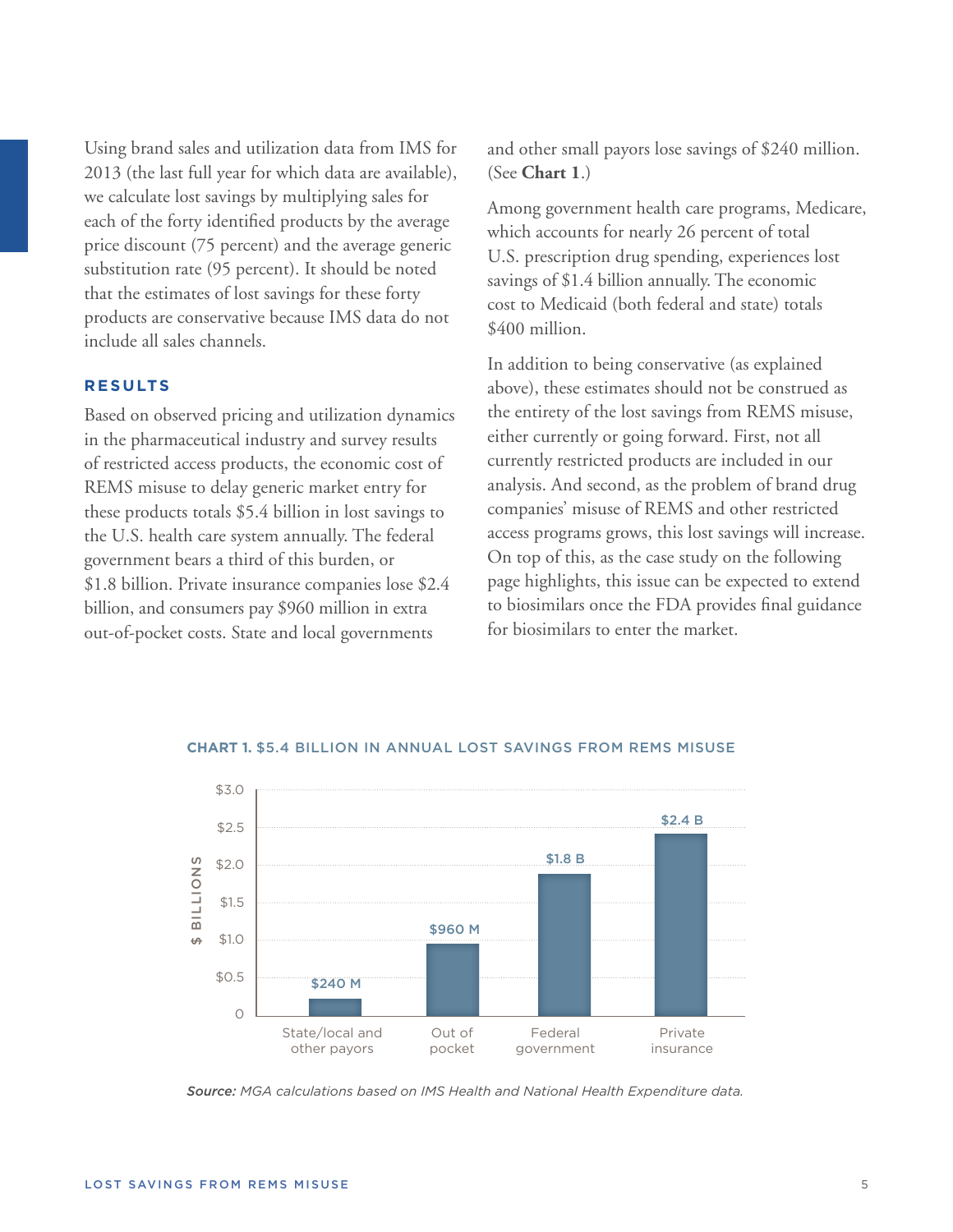## **CASE STUDY: RESTRICTED ACCESS TO BIOLOGICS**

In light of the forthcoming regulatory pathway for biosimilars and the pending patent cliff among biologics, access to biologic drugs for biosimilar approvals is critically important. In the current REMS environment, biologics makers will have the same opportunity to restrict access to samples of biologic drugs, with negative consequences to payors and patients.

Of the 64 currently approved individual REMS programs, 15 are for biologics. And generic manufacturers who responded to the survey on which the analysis in this paper is based reported restricted access to biologics samples already.

To capture the magnitude of the potential lost biosimilar savings from REMS misuse, we use the Congressional Budget Office's (CBO) assumptions about the market dynamics following biosimilar market entry. The competitive dynamics of the biologic drug market are not expected to mimic the dynamics in the smallmolecule market. CBO expects an eventual 40 percent biosimilar price discount and 35 percent substitution rate.1 This means that delayed biosimilar entry from restricted access would result in approximately \$140 million in lost savings for every \$1 billion in biologics sales (\$1 billion \* 40 percent \* 35 percent).

This potential lost savings has enormous implications for the large and growing segment of pharmaceutical spending that biologics represent. Biologics accounted for 28 percent, or approximately \$92 billion, of U.S. drug spending in 2013 — an increase of 9.6 percent since 2012.<sup>2</sup>

1 Congressional Budget Office, cost estimate for S. 1695 Biologics Price Competition and Innovation Act of 2007, June 25, 2008.

<sup>2</sup> IMS Institute for Healthcare Informatics, "Medicine Use and Shifting Costs of Healthcare: A Review of the Use of Medicines in the United States in 2013," April 2014.

### **CONCLUSION**

Nearly 40 percent of new FDA approvals are subject to REMS, and brand manufacturers have also begun imposing distribution restrictions on non-REMS products. Government, consumers, and private payors are already missing out on sizeable health care savings from misuse of these programs. Specifically, REMS and non-REMS strategies to restrict access to brand drug samples represent lost savings on

small-molecule drugs of at least \$5.4 billion annually. If REMS and non-REMS misuse were to grow, so too would the lost savings. In addition, if misuse were to extend to biologics when a biosimilars pathway is available, potential lost savings on biosimilars would be enormous. As this paper illustrates, curbing the misuse of REMS programs would yield demonstrable health care savings.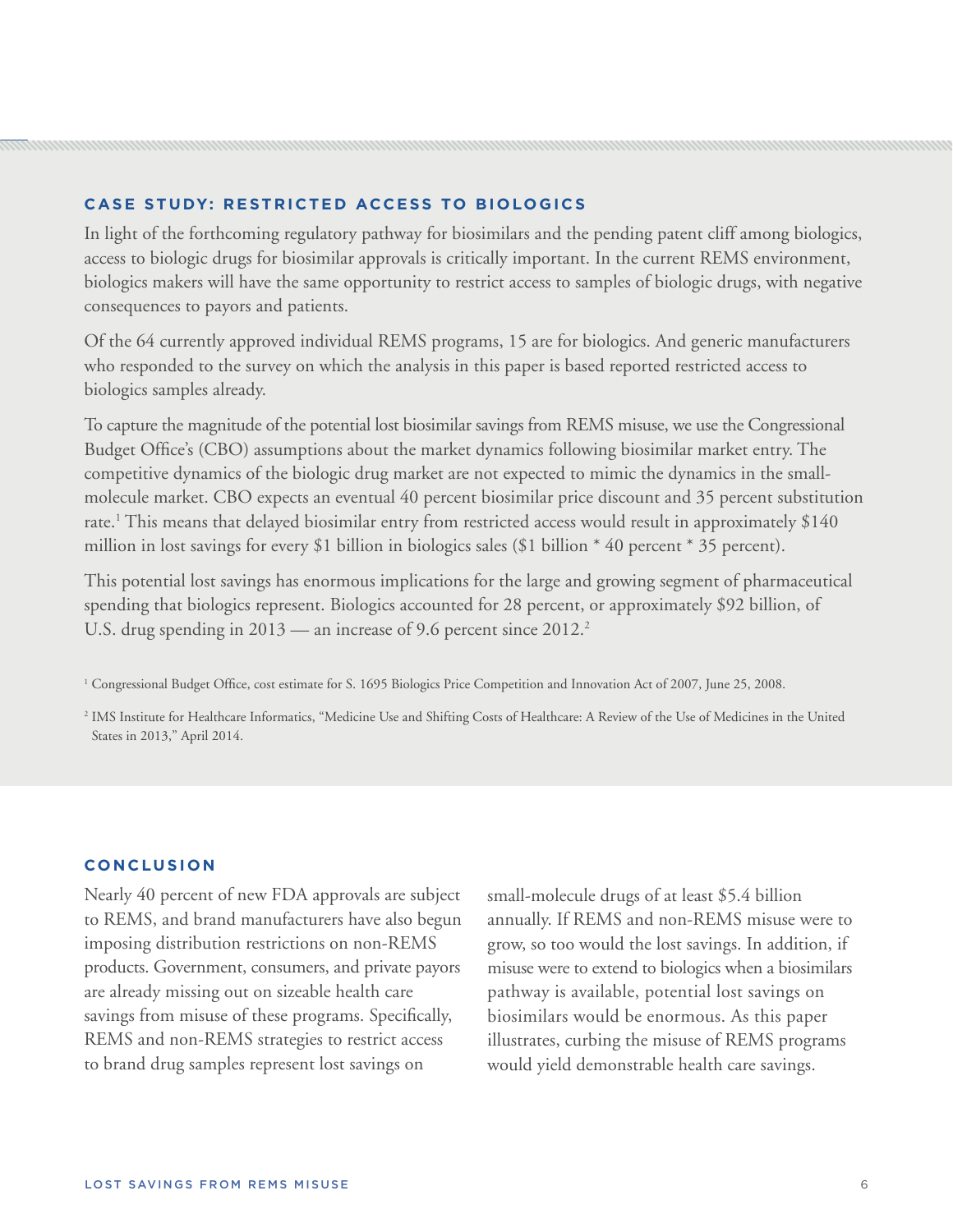## **ABOUT THE AUTHOR**

Alex Brill is the CEO of Matrix Global Advisors, an economic policy consulting firm. He is also a research fellow at the American Enterprise Institute and in 2010 served as an advisor to the Simpson-Bowles Commission. Previously, he was chief economist and policy director to the House Ways and Means Committee. Prior to his time on the

Hill, he served on the staff of the President's Council of Economic Advisers.

This paper was sponsored by the Generic Pharmaceutical Association. The author is solely responsible for the content. Any views expressed here represent only the views of the author.